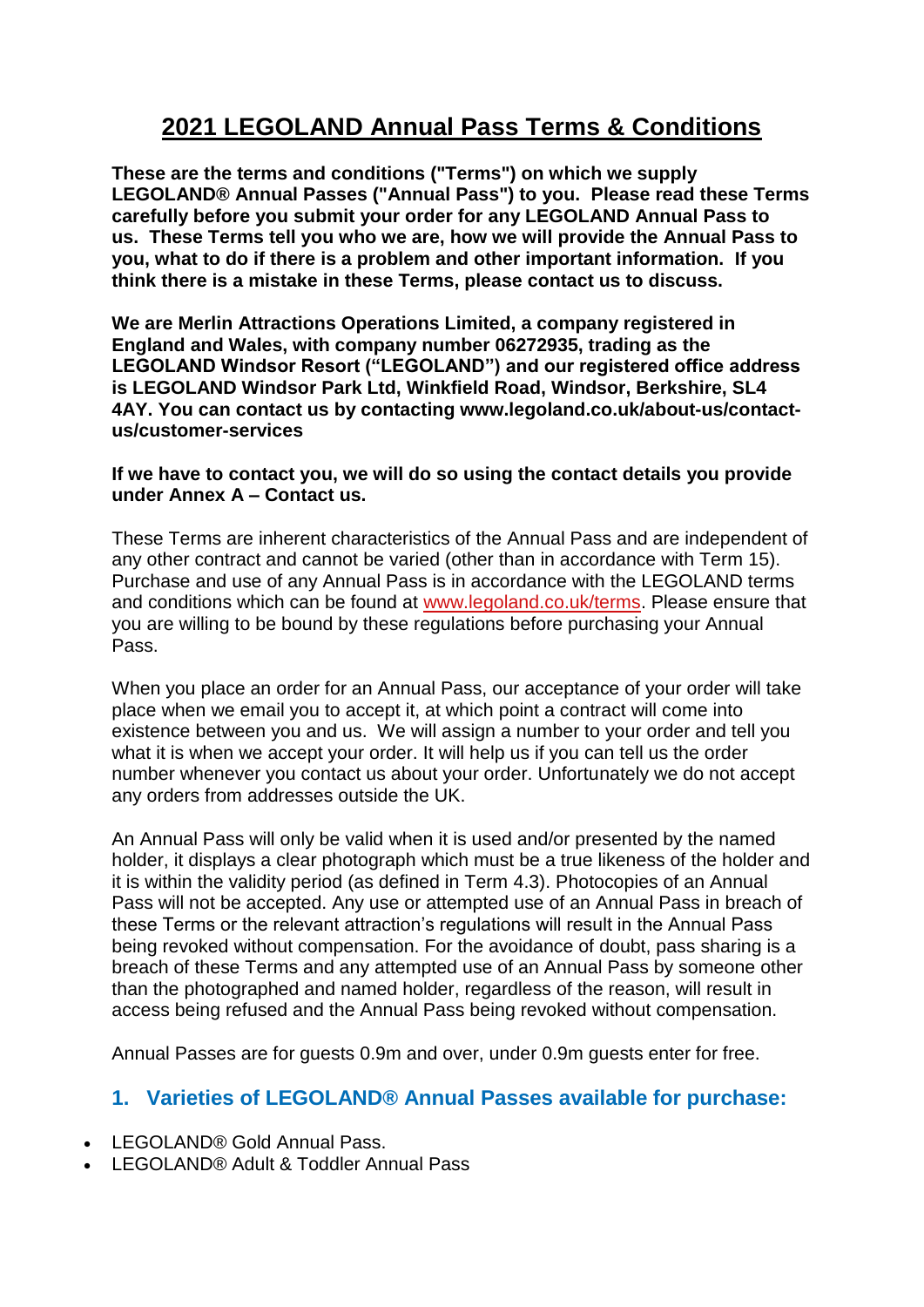All Annual Passes are purchased as individual Annual Passes.

Please note that the Discovery Merlin Annual Pass, the Gold Merlin Annual Pass & the Platinum Merlin Annual Pass have their own Terms and Conditions (available at [https://www.merlinannualpass.co.uk/terms\)](https://www.merlinannualpass.co.uk/terms) and their issue and use is not governed by these Terms.

The following sections apply to All LEGOLAND Annual Passes:

### **2. Each Annual Passholder will be issued with their own Annual Pass and will be required to supply the following:**

- 2.1 First name and surname;
- 2.2 Date of birth;
- 2.3 Residential address;
- 2.4 Contact telephone number;
- 2.5 Contact email address;
- 2.6 Photograph which must be a true likeness of the holder,

all of which shall be processed in accordance with Term 14.

### **3. Prices:**

The prices of each of the Annual Passes are set out on this link [www.legoland.co.uk/annualpass](http://www.legoland.co.uk/annualpass)

### **4. Purchase Locations:**

Annual Passes can be purchased at [www.legoland.co.uk/annualpass](http://www.legoland.co.uk/annualpass)

4.1 When you purchase an Annual Pass online your digital Annual Pass will be sent to you via email which can then be saved into your phone wallet and is ready to use.

When purchasing your Annual Pass please be sure to upload a picture of the holder which follows the guidance for accepted photographs.

4.2 The purchaser of any Annual Pass must be 18 years or over (and if purchasing an Annual Pass on behalf of a minor under 18 years of age the purchaser confirms that they are acting as agent for and on behalf of that minor and confirms that they are providing consent for the processing of the data set out in Term 2 in respect of such minor).

4.3 Subject to Term 5.5, 9, 10, and 11, all passes entitle the holder admission to LEGOLAND for a period of 12 months from the date of purchase online.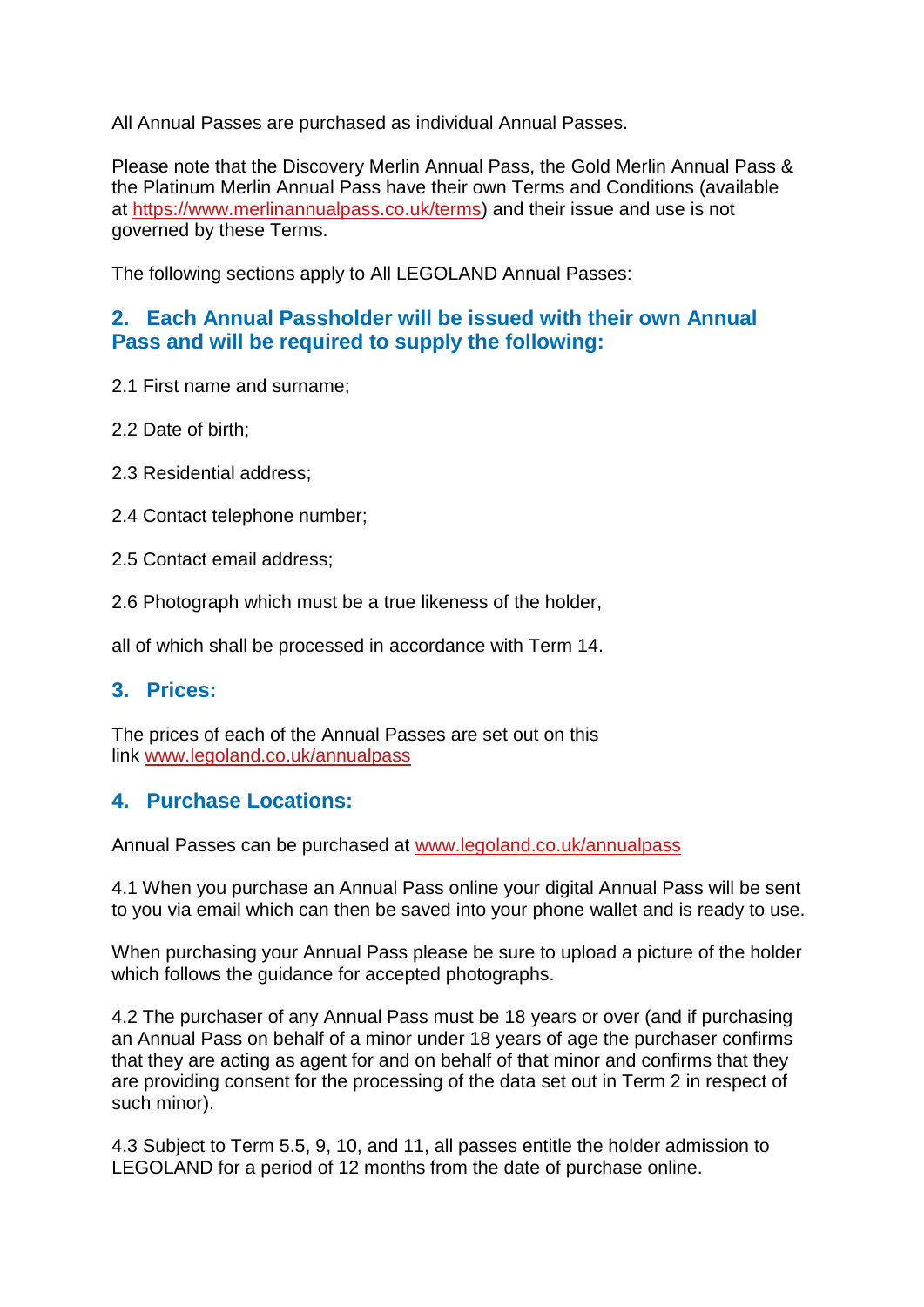4.4. All Annual Passes are subject to any applicable exclusion dates. Please check the Annual Pass exclusions set out in Term 6 before your visit.

4.5. Please note that LEGOLAND® is not open all year round. Please check the LEGOLAND opening and closing dates on [https://www.legoland.co.uk/planning-your](https://www.legoland.co.uk/planning-your-visit/park-hours/)[visit/park-hours/,](https://www.legoland.co.uk/planning-your-visit/park-hours/)

4.6 LEGOLAND, in its absolute discretion, reserves the right to vary the opening and closing dates of LEGOLAND and to close, remove or cancel all or any part of the rides, events or facilities within LEGOLAND for any reason including, but not limited to, technical, health and safety and/or operational reasons or due to special events or private functions or other reasons where physical access or operation is not safe, practical or physically possible. For the avoidance of doubt, the full value or any part of the value of the Annual Pass will not be refunded nor will any compensation be payable if LEGOLAND or any part of it becomes unavailable or is closed.

# **5. Carer Passes:**

5.1 If a disabled person buys an Annual Pass, and presents at LEGOLAND® at their own discretion, proof of disability for example by production of a doctor's letter dated within the Validity Period of their Annual Pass and setting out their disability, or proof of receipt of disability living allowance or a disabled parking badge, that disabled Passholder shall be entitled to obtain one free Carer Annual Pass ("Carer Pass") which enables them to bring their carer into LEGOLAND with them at no additional cost. Carer Passes are issued solely at LEGOLAND's discretion and cannot be obtained online or over the phone. A person's sensitive data shall be processed in accordance with Annex A. Carer passes will be issued in digital form once proof of disability has been received by LEGOLAND Windsor.

5.2 Carer Passes will need to be renewed annually. When renewing a Carer Pass, the disabled Passholder will need to present documentation proving disability again as LEGOLAND recognises that disabled status and assistance required may change from year to year.

5.3 The Carer Pass can be used by any family member, friend or carer of the disabled Passholder who is 14 years or over. The Carer Pass is issued to the disabled Passholder and will have the name, date of birth and a photo of the disabled Passholder. The Carer Pass can only be used when accompanying a full annual Passholder.

5.4 Each time the disabled Passholder visits LEGOLAND® with a carer, they shall also supply their Carer Pass in order for the carer to be granted entry. The Carer Pass entitles the carer attending LEGOLAND with the relevant Passholder to admission to the attractions only and does not entitle such carer to any other benefit or discounts (such as Reserve & Ride). If the disabled Passholder has forgotten their Carer Pass and wishes to have a carer present during their visit to LEGOLAND, if the disabled Passholder presents documentation proving disability in accordance with Term 5, LEGOLAND at its sole discretion, may issue the carer with a Carer Day Ticket.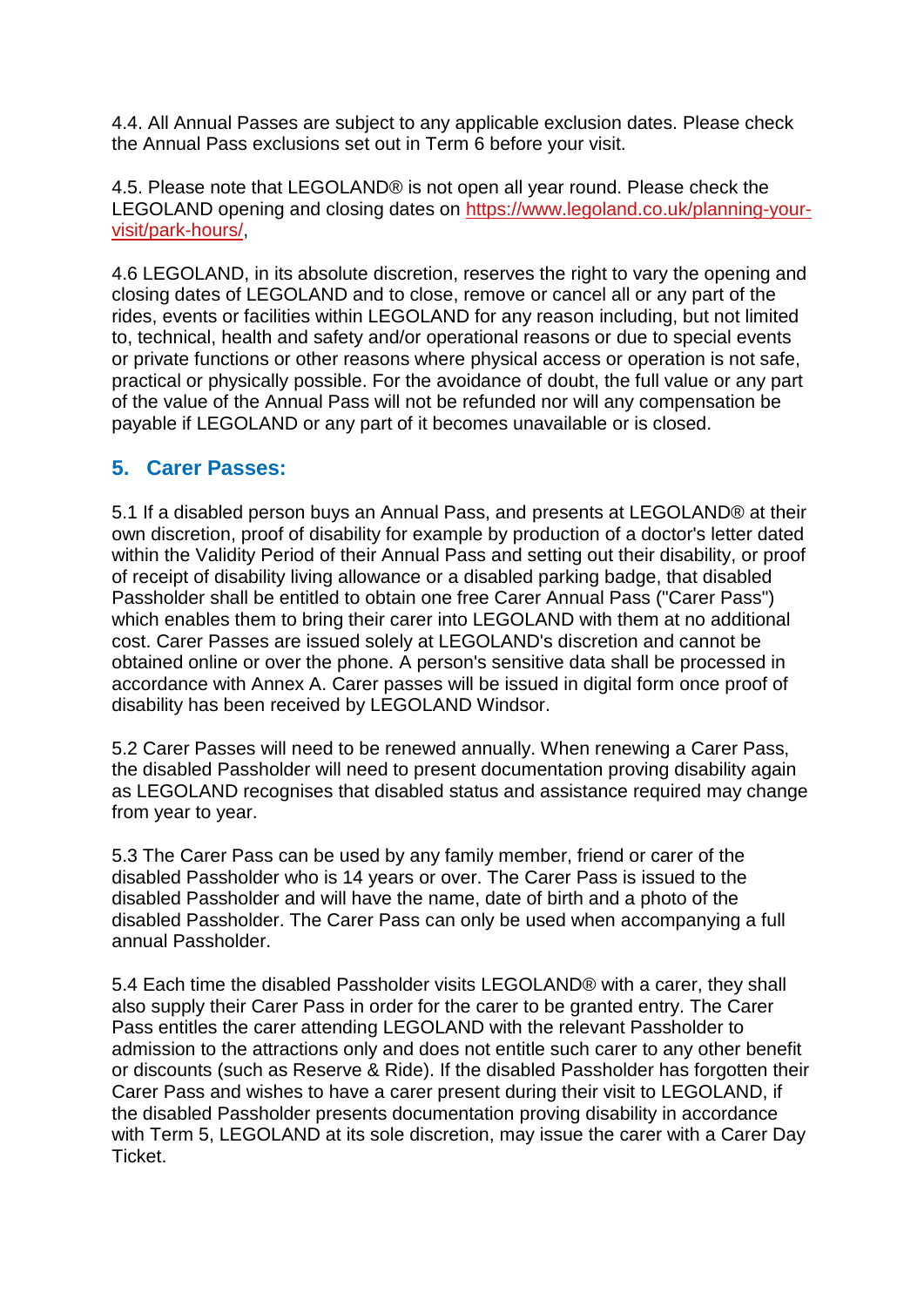5.5 Use by the disabled Passholder and/or their carer of either the Annual Pass and/or the Carer Pass in breach of Terms 5 to 5.5 and/or these Terms will result in both the Annual Pass held by the disabled person and the Carer Pass being revoked without compensation.

# **6. Annual Pass Exclusions:**

Unless otherwise agreed by LEGOLAND®, an Annual Pass does not entitle the Annual Passholder to free entry to LEGOLAND:

6.1 outside the attractions normal park opening hours as published on the website [www.legoland.co.uk.](http://www.legoland.co.uk/)

6.2 All exclusion dates for all annual passes can be found on the website [https://www.legoland.co.uk/security-privacy-legal/terms-conditions/legoland](https://www.legoland.co.uk/security-privacy-legal/terms-conditions/legoland-annual-pass/)[annual-pass/](https://www.legoland.co.uk/security-privacy-legal/terms-conditions/legoland-annual-pass/)

6.3 Admittance to rides and attractions are always subject to availability and capacity.

6.4 LEGOLAND® will use reasonable endeavours to advise Annual Passholders of additional charges that may apply prior to an Annual Passholder's visit, failing which, an Annual Passholder will be advised of additional charges when at LEGOLAND.

6.5. An additional charge will be applied to Fireworks Spectacular, LEGOLAND® at Christmas and Brick Week which will need to be booked in advance via [www.legoland.co.uk.](http://www.legoland.co.uk/)

### **7. Entry to LEGOLAND®:**

7.1 Entry with an Annual Pass must be prebooked in advance at <https://www.legoland.co.uk/tickets-passes/annual-passes/annual-pass-prebooks/>

7.2 Passholders are required to pre-book their entry in advance in order to access the Attraction or an event, otherwise they will not be permitted entry. Please note that all time slots are subject to availability, and that there may be different allocations of time slots for different categories of customer (eg based on ticket or pass type), so early booking is recommended. Passholders are able to book an available time slot online by visiting the relevant Attraction's website, however a small fee may apply. When any Passholder has booked a timeslot (irrespective of Pass type), the Attraction may ask such Passholder to leave the Attraction at the end of their allocated timeslot.

7.3.The management of LEGOLAND®, acting reasonably, reserves the right to remove or refuse admission at any time and for any reason including, but not being limited to, LEGOLAND being at full capacity.

### **8. How to use an Annual Pass:**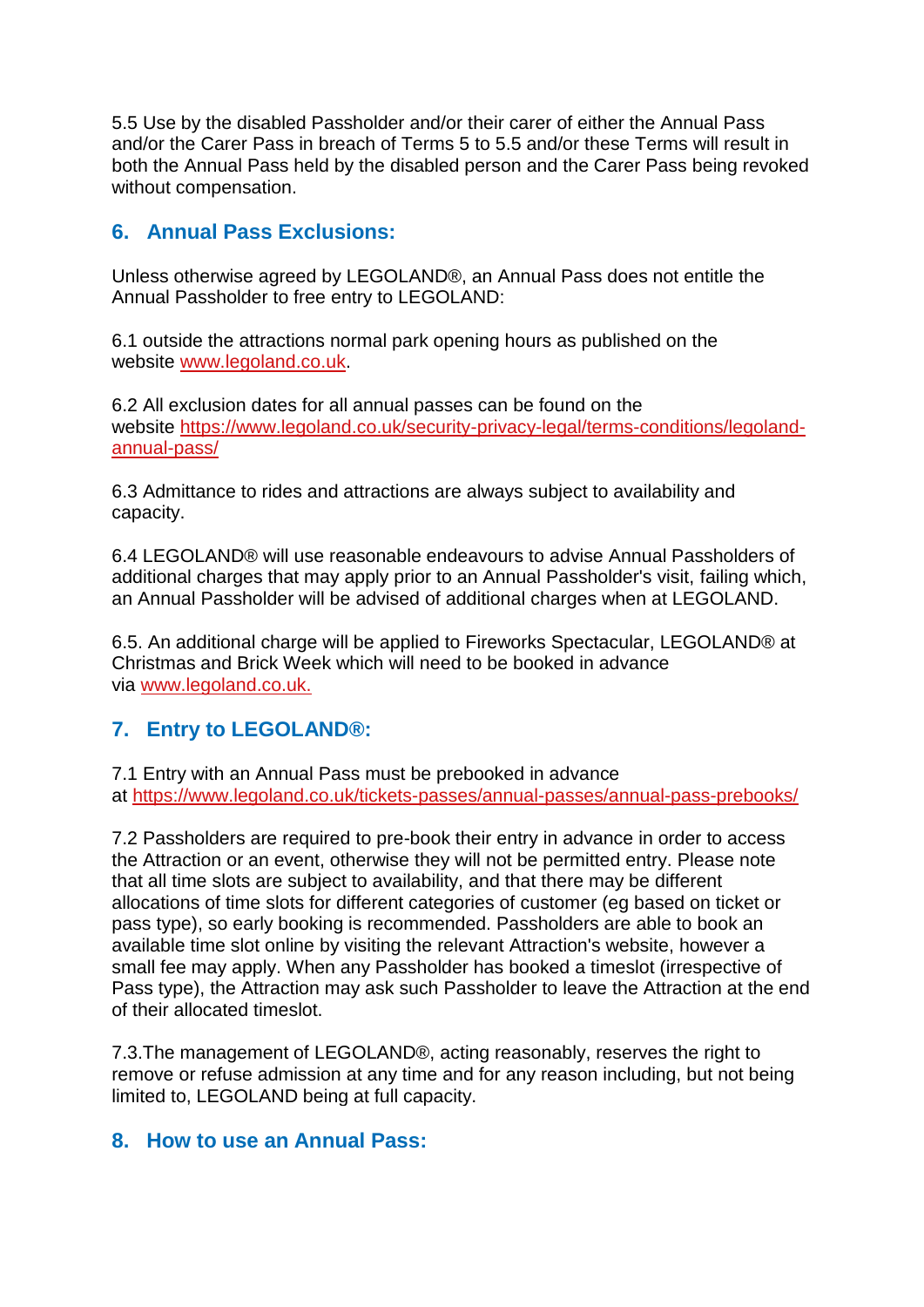To use an Annual Pass, the Annual Passholder must show it digitally at the admissions office, turnstile or other authorised entry point of LEGOLAND®. Entry to LEGOLAND will only be permitted if a valid Annual Pass can be presented.

Failure to present a valid Annual Pass (due to it having been lost, stolen or forgotten) will result in a charge of the "on the day" admission rate applicable at LEGOLAND and available only to guests who's passes have been purchased at LEGOLAND, which will be non-refundable.

Re-entry to LEGOLAND on the same day requires a hand stamp which will be given to the Annual Passholder by LEGOLAND on entry.

### **9. Lost, stolen or damaged Annual Passes:**

All Annual Passes remain the property of LEGOLAND® and can be withdrawn at any time. Annual Passholders shall take all reasonable steps to ensure that an Annual Pass is kept secure at all times and any Annual Pass which has been lost, stolen and/or damaged should be reported to the LEGOLAND pursuant to Term 9.2. Annual Passes are non-transferable and cannot be sold, loaned or given away to or used by a third party. An Annual Pass will automatically be deemed void and shall be revoked without compensation if sold, loaned or given away or if any attempt is made to sell, loan or give it away. In the absolute discretion of LEGOLAND, access will be denied to LEGOLAND and the relevant Annual Passholder's pass revoked, if LEGOLAND considers the Annual Passholder to be guilty of (i) fraud or attempted fraud in respect of the Annual Pass, (ii) misuse of the Annual Pass (e.g. abuse of the Annual Pass benefits): and/or (iii) inappropriate conduct. Inappropriate conduct includes, but is not limited to, displaying any sign or visible representation of any kind which is, or could reasonably be judged to be, threatening, abusive or insulting to any member of LEGOLAND's staff and/or other members of the public visiting LEGOLAND, or allowing or assisting a third party to attempt to gain unauthorised or improper access to LEGOLAND with an Annual Pass of which they are not the valid holder. For the avoidance of doubt no compensation will be given in such circumstances.

9.1 An individual who has their Annual Pass revoked in accordance with Term 5.5, 9 or 10 shall be prevented from obtaining a replacement Annual Pass and, in the future, is required to purchase a full price entrance ticket to enter LEGOLAND and this will be non-refundable. After a year, any individual with a revoked Annual Pass can contact LEGOLAND to purchase a new Annual Pass and LEGOLAND will assess the revocation or ban at the time. The issue of any new Annual Pass in accordance with this Term 9.1 is at the absolute discretion of LEGOLAND and is subject to availability. Customers who are permitted by LEGOLAND to purchase a new Annual Pass in accordance with this Term 9.1 shall be required to pay the full purchase price applicable at the time of purchase and therefore will not be entitled to purchase at the renewal price.

9.2 In the event of a lost, stolen and/or damaged Annual Pass, the Annual Passholder should contact LEGOLAND® directly to have the relevant Annual Pass blocked. Contact details are set out at the beginning of these Terms. LEGOLAND will re-issue a replacement Annual Pass subject to a maximum of four replacement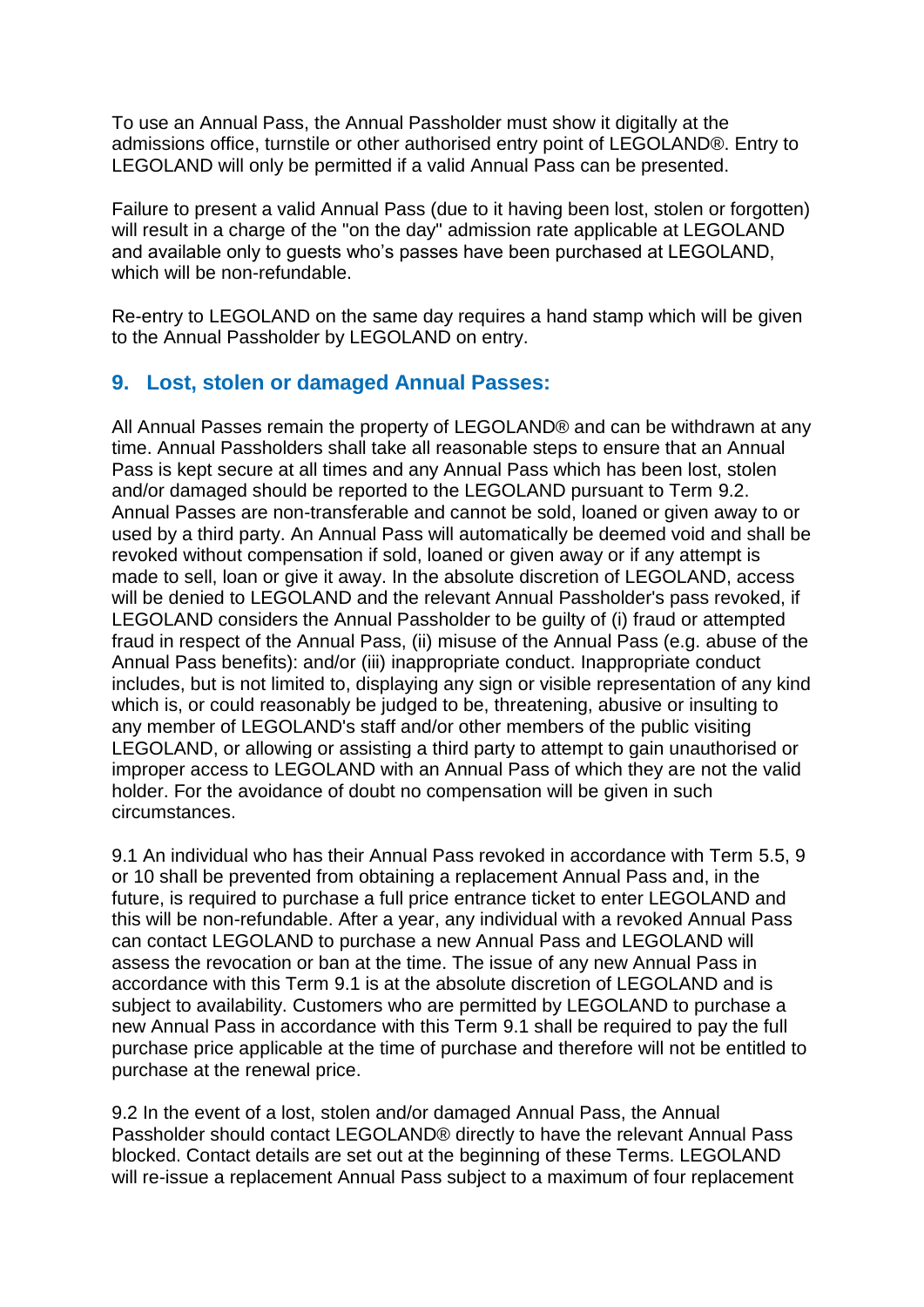Annual Passes per Annual Passholder per year. Replacement Annual Passes will only be issued to the individual whose details have been provided in accordance with Term 2. An administration fee of up to £10 will be charged for the re-issue of each lost or damaged Annual Pass. The re-issue of stolen Annual Passes will also be subject to the £10 re-issue fee unless the holder can provide LEGOLAND with a relevant crime reference number when requesting that the Annual Pass is re-issued.

# **10. Illegally purchased Annual Passes:**

An Annual Pass that is discovered to have been purchased through illegal methods (including, but not limited to, the use of fraudulent debit/credit cards) will be revoked without compensation.

# **11. Annual Passes with other discounts, offers & promotions:**

Unless stated otherwise, an Annual Pass cannot be used in conjunction with any promotional offer, voucher or advance booking or with any discount or retail/restaurant incentive. The Annual Passholder is only entitled to the discounts stated in these Terms or such other discounts as made available to Annual Pass holders at LEGOLAND®'s discretion from time to time.

### **12. Refunds:**

Refunds are not available in any circumstances. This does not affect your statutory rights as a consumer.

### **13. Booking and entry conditions:**

All Annual Passholders, their family members and friends entering a LEGOLAND® attraction by virtue of a discounted entry ticket are required to comply with the booking and entry conditions (including without limitation any restrictions relating to height, weight, size, age [including the ages for which children are required to be accompanied by an adult] and any medical warnings) set out on LEGOLAND's website. Annual Passholders should check LEGOLAND's website before visiting or booking a visit.

15.1 If we fail to comply with these Terms, we are responsible for loss or damage you suffer that is a foreseeable result of our breaking these Terms or our failing to use reasonable care and skill. Loss or damage is foreseeable if either it is obvious that it will happen or if, at the time the contract was made, both we and you knew it might happen, for example, if you discussed it with us during the ordering process. We do not exclude or limit in any way our liability to you where it would be unlawful to do so.

### **14. Privacy:**

14.1. LEGOLAND® shall only use an Annual Passholder's details in accordance with Annex A. You acknowledge that the processing of Personal Information is necessary for the performance of our contract with you to enable you to obtain and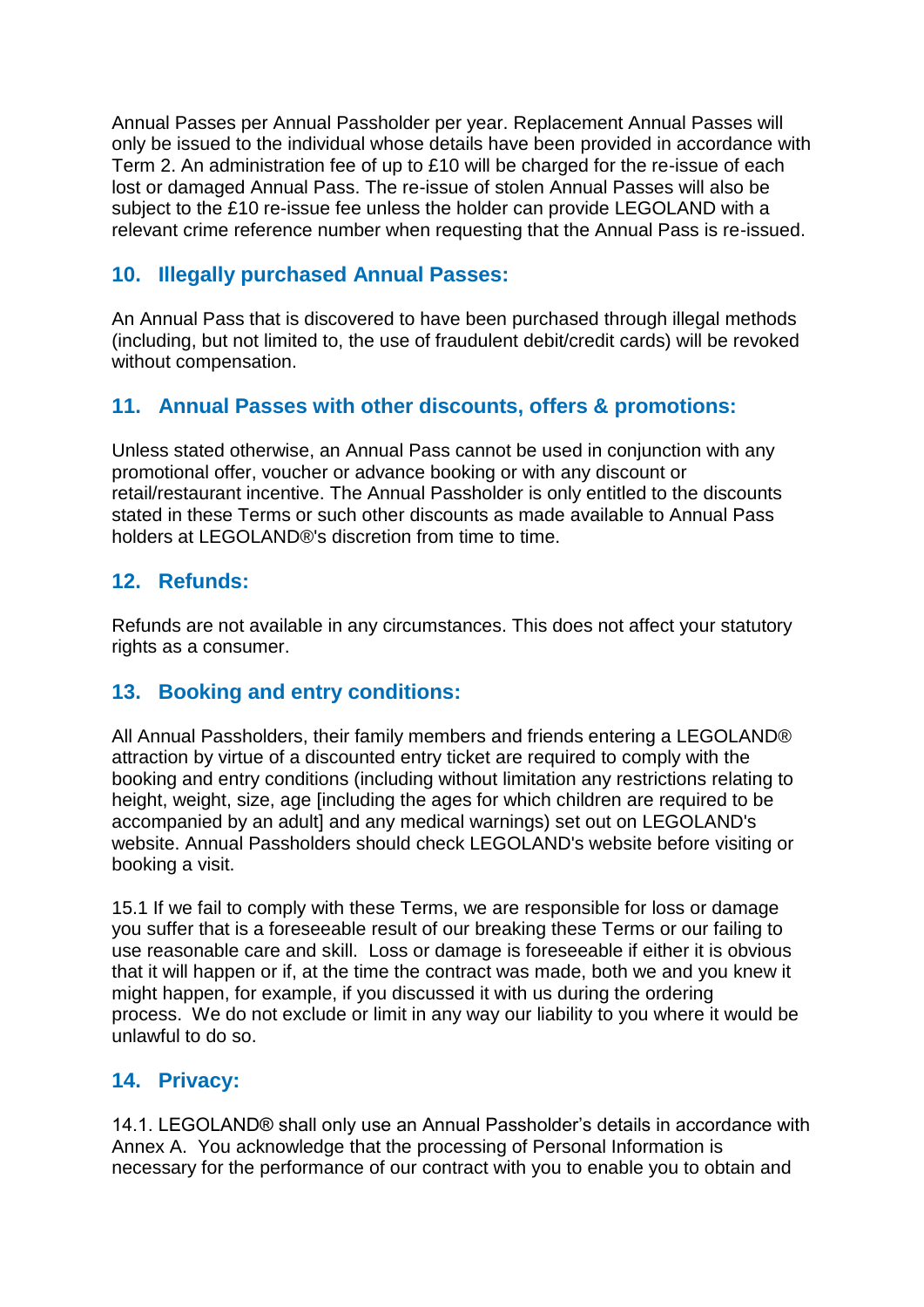use the Annual Pass. LEGOLAND**®** reserves the right to use an Annual Passholder's details to contact them in relation to service information, including, but not limited to, information about changes to these Terms, expiry and/or renewal reminders.

14.2. Where an Annual Passholder provides evidence of a disability in accordance with Term 5, the Annual Passholder acknowledges that LEGOLAND® will be collecting sensitive personal data (e.g. health information regarding a disability or impairment). The Annual Passholder agrees that, to the extent that he/she has provided LEGOLAND**®** with sensitive personal data, he/she provided it deliberately and voluntarily. The Annual Passholder also expressly consents that LEGOLAND can use the sensitive personal data in order to verify the disability status and provide the services relevant to the Annual Pass, to the Annual Passholder. Where possible, LEGOLAND shall seek to minimise the collection and use of such sensitive personal data, and shall ensure that appropriate safeguards (including confidentiality agreements) are in place to protect such sensitive personal data.

14.3. Where an Annual Passholder has opted-in to receive information about LEGOLAND products and events, LEGOLAND will use the Annual Passholder's details provided in accordance with Terms 2.1 for marketing purposes for its products and events. If the Annual Passholder wishes to opt out of receiving such information, the Annual Passholder can do so at any time by contacting LEGOLAND at [privacy@merlinentertainments.biz](mailto:privacy@merlinentertainments.biz) or by post at Merlin Entertainments Group, Privacy Department, 3 Market Close, Poole, Dorset BH15 1NQ. Please note this can take up to 10 working days.

14.4. For the purposes of these Terms, LEGOLAND does not knowingly collect personal information from individuals under the age of 18, except where the parent or guardian has provided express written consent for the relevant minor while purchasing an Annual Pass in respect of that minor.

14.5 LEGOLAND® may from time to time analyse purchase and spending data. This is confidential and will not be made available to external companies, and will only be available to other members of the Merlin Entertainments Group of companies.

#### **15. Changes and renewals:**

15.1. LEGOLAND® is entitled, in its absolute discretion, to change the price payable for its Annual Pass at any time and for any reason and may from time to time offer pricing or promotional offers for purchasing the Annual Pass at LEGOLAND, online, via telephone or through third party channels. Please note that LEGOLAND does not price match the price payable for an Annual Pass. If LEGOLAND changes the price payable for its Annual Pass, it will advise Annual Passholders on the LEGOLAND website. For the avoidance of doubt, any changes in pricing will not apply to existing Annual Passes retrospectively.

15.2. LEGOLAND® reserves the right to change these terms at any time.

15.3. On the presentation of an Annual Pass, Annual Passholders may receive discounts and/or benefits from LEGOLAND® and/or third parties. Such discounts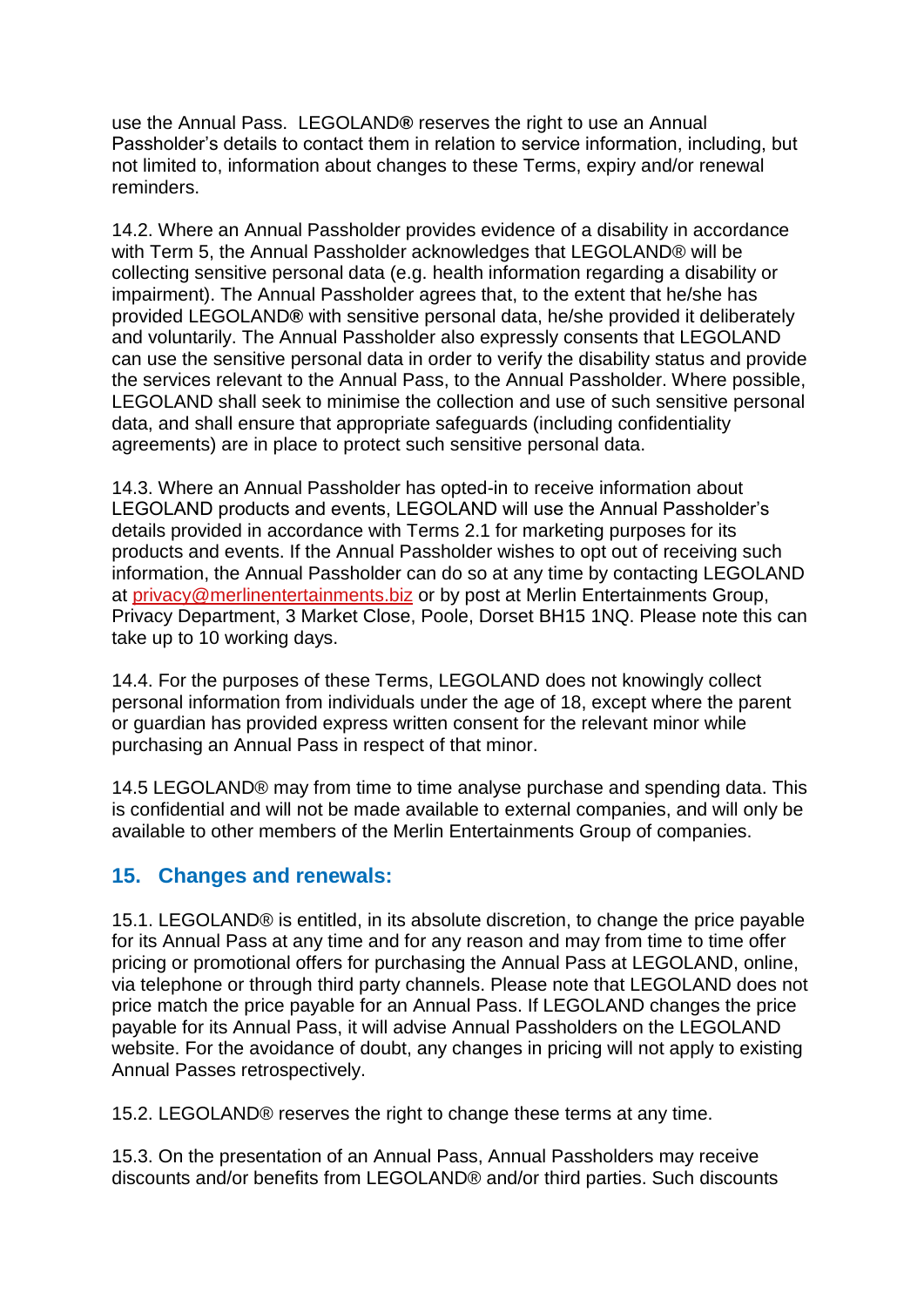and/or benefits are subject to change LEGOLAND is entitled to remove, change and/or withdraw any or all discounts and/or benefits in its absolute discretion at any time and for any reason A list of the current benefits available directly from LEGOLAND can be located at

[www.legoland.co.uk/tickets-and-passes/annual-passes/annual-pass-info/](http://www.legoland.co.uk/tickets-and-passes/annual-passes/annual-pass-info/) and are subject to availability. The Annual Pass discount is not recognised in the Castle Hotel Restaurant, The Tournament Tavern.

15.4. LEGOLAND® may send an Annual Passholder a renewal notice before expiry of the term of the any Annual Pass with a reminder for renewal and such discount to the renewal price as LEGOLAND may offer from time to time. Any such offer will be valid for 30 days after the Annual Pass has expired and is not valid in conjunction with any other promotion, discount or offer available from time to time. The Annual Passholder must be present in person on renewal or purchased online. Such renewed Annual Pass will be subject to the Annual Pass terms and conditions applicable at the time of renewal and is non-refundable.

### **Perks available to all LEGOLAND® Annual Passholders.**

The following sections apply to the different LEGOLAND Annual Passes as follows:

(i)Section A applies to the Premium & Gold LEGOLAND Annual Passes;

#### **SECTION A: LEGOLAND Premium Annual Pass & LEGOLAND Gold Annual Pass**

16.1. The LEGOLAND Annual Pass allows entry for either an adult or a child named and photographed on the pass and includes parking.

16.2. The LEGOLAND Annual Passes are valid on all open days excluding 'Special Events' and Top 20 Days.

16.3. An additional charge will be applied to Special Events tickets which will need to be booked in advance.

16.4. Free Parking will be applied when leaving the resort.

16.5. 10% discount in all retail outlets.

16.6. 20% discount in all restaurants.

16.7. Discounted day tickets on all event tickets.

### **SECTION B: LEGOLAND Adult & Toddler Annual Pass**

16.8. The LEGOLAND Adult & Toddler Annual Pass allows entry for a child under the height of 0.9m at the time of purchase named and photographed on the pass with an accompanying adult aged 16 or over and are valid on Off-Peak days only,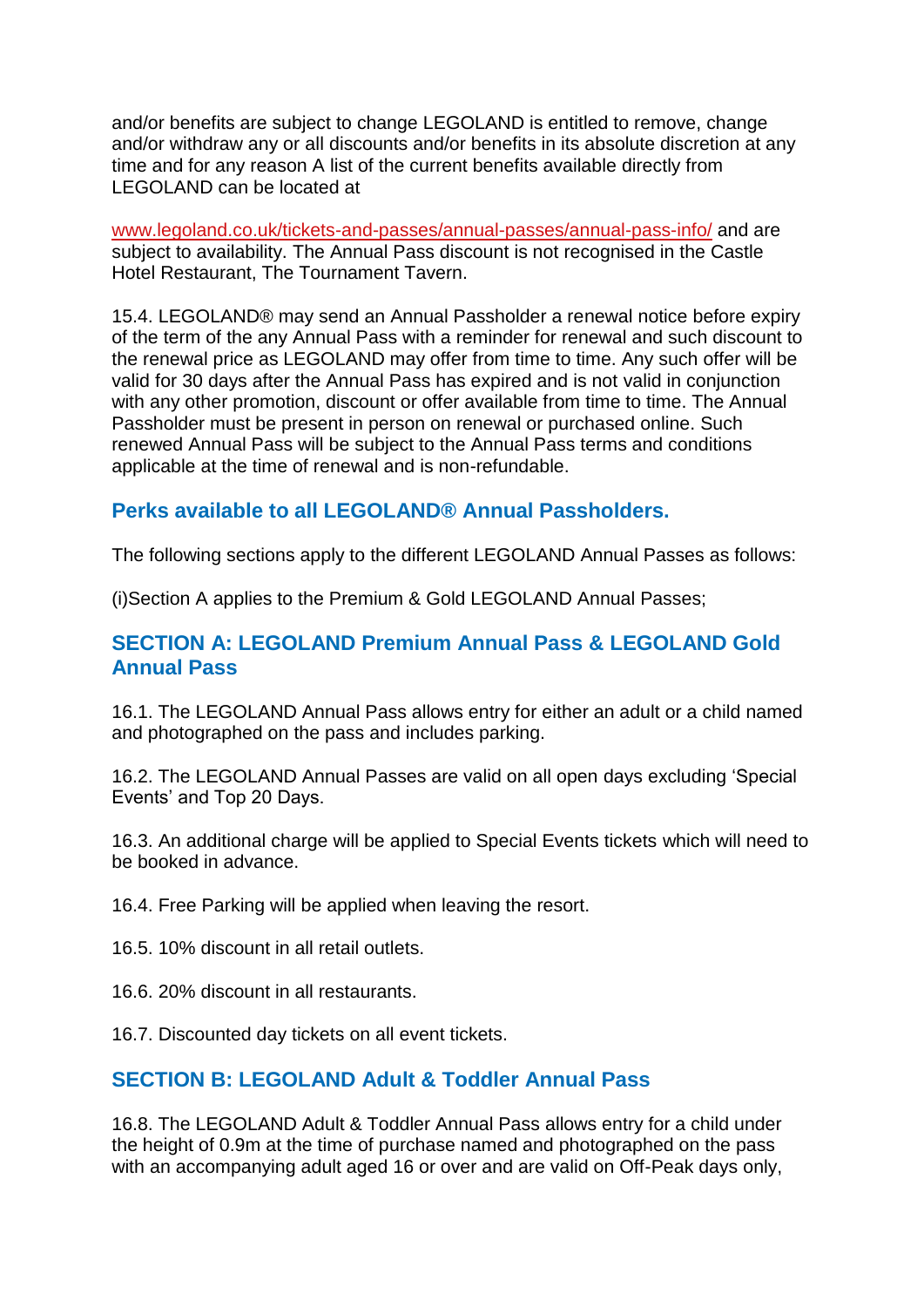based on the LEGOLAND operating calendar (available at [https://www.legoland.co.uk/plan-your-day/before-you-visit/opening-hours/\)](https://www.legoland.co.uk/plan-your-day/before-you-visit/opening-hours/)

16.9. An additional charge will be applied to Special Events tickets which will need to be booked in advance.

16.10. Parking discount will be applied when leaving the Resort.

16.11. 10% discount in all retail outlets.

16.12. 20% discount in all restaurants.

16.13. Friends & Family discount vouchers: 5 x 50% off vouchers and 5 x 25% off vouchers.

16.14. Discounted day tickets on all event tickets.

#### **17. LEGOLAND's Emails for discounts and offers:**

LEGOLAND® may notify Annual Passholders, that have opted into receiving such communications, of additional Perks it may have from time to time through LEGOLAND's monthly discount emails.

Each additional Perk notified up to and including 31/12/2021, will be subject to these Terms and any additional individual terms and conditions as included in the discount emails. LEGOLAND does not guarantee that there will be offers or what kind of offers may be made available as Perks.

A LEGOLAND Annual Passholder must subscribe to the LEGOLAND Monthly discount emails to receive details of these Perks or call LEGOLAND's customer service team on 01753 626 416 to enquire.

The promoter for Perks provided through the monthly discount emails is LEGOLAND.

### **Annex A – Privacy Statement**

This Privacy Statement ("**Statement**") sets out the basis on which we process and protect the Personal Information we collect from you.

#### **Types of Personal Information we may collect from you:**

"Personal Information" refers to information which does or is capable of identifying you as an individual. The types of Personal Information that we process is the personal information set out in Term 2:

We comply with principles of "data minimisation", and only collect the types and volume of Personal Information required to achieve the purposes set out in this Statement.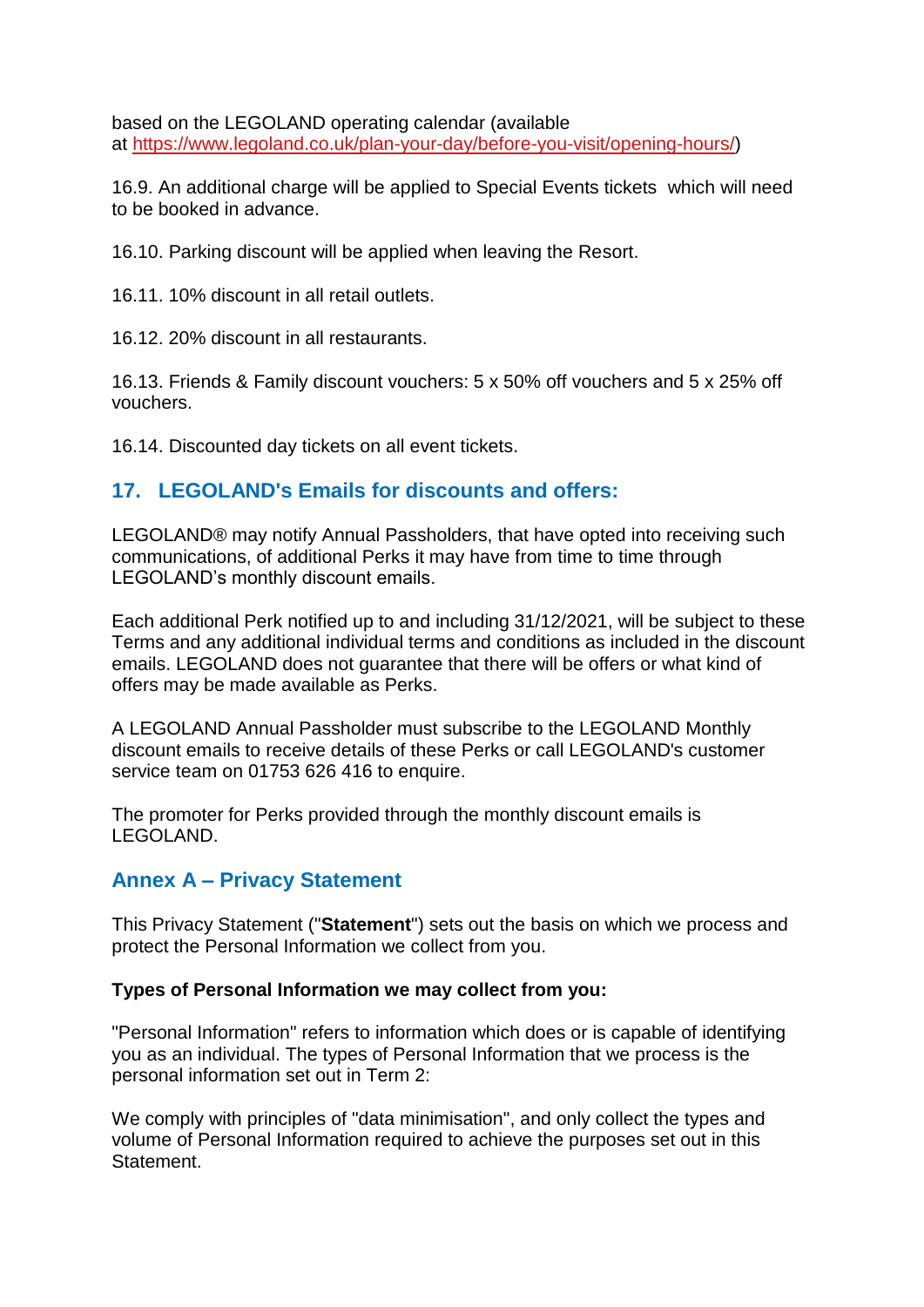#### **Use of Personal Information**

We will use the Personal Information we collect for the purposes of:

Delivering marketing communications and product news where you have given your consent to such communications; statistical purposes to improve our website, communications and the services we provide to you.; research and statistical analysis; processing purchase orders; and providing and administrating products and services you have requested.

In the majority of cases, the processing of your Personal Information will be justified on one of the following bases:

(i) it is provided for in the LEGOLAND**®** Annual Pass Terms & Conditions, and therefore necessary to give effect to that contract;

(ii) it is necessary for us to comply with a legal obligation; or

(iii) it is in our legitimate interest as a business, and our interests are not overridden by your interests, fundamental rights and freedoms.

Where you have applied for a Carer Pass, you will have provided sensitive Personal Information (e.g. health information regarding a disability or impairment). The processing of such data will be additionally justified by it being carried out subject to your explicit consent.

#### **Retention of Personal Information**

Personal Information will not be kept for longer than is necessary for the purpose for which it is processed (which will normally mean after your Annual Pass has expired) and will be retained in accordance with our records management policy.

#### **Disclosure of your Personal Information**

In order to carry out the purposes outlined above, we may share Personal Information with third parties we have contracted with to provide services.

Third parties are restricted from using or disclosing your Personal Information except as necessary to perform services on our behalf and are required to comply with applicable legal requirements.

Furthermore, if required, we may disclose Personal Information in response to official government or regulatory requests; to present physical harm; or in the event of merger or acquisition.

#### **Transfer of your Personal Information across Borders**

Due to the global nature of our business, the Personal Information we collect may be transferred, processed and stored across geographical borders. For instance, we may transfer Personal Information locally or overseas, including to the European